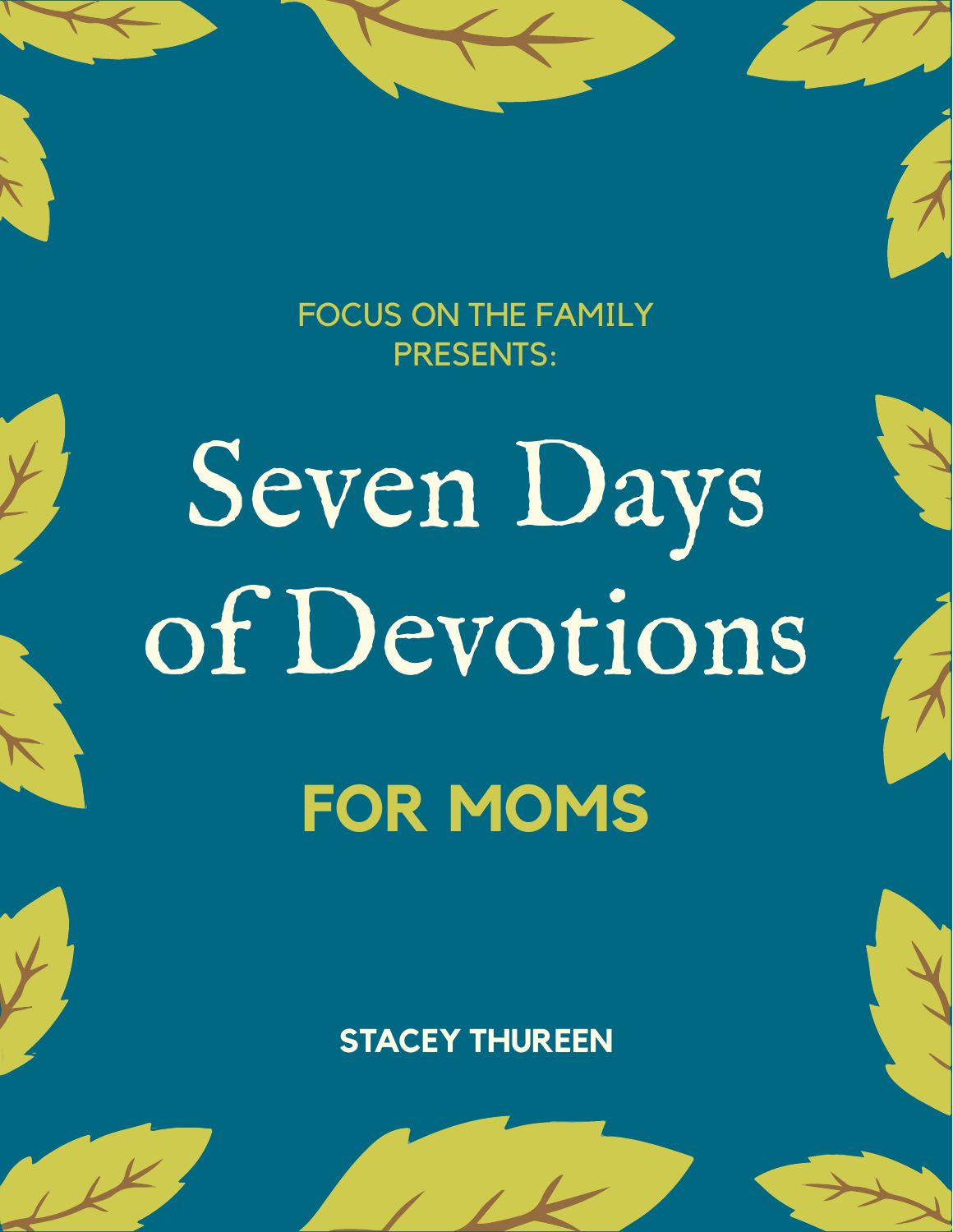### Strong Momma

he Apostle Paul understood all too well what it was like to feel weak. Perhaps you, Mom, have days where you feel weak physically, emotionally, or spiritually. Maybe your little one woke you up last night. Or you've been trying to help your child with school assignments that are not your favorite subject (or theirs). T

The Bible tells us about men and women who were used in mighty ways by God. However, these men and women also knew what it was like to deal with weakness, insults, hardships, persecution, calamities, chaos, etc. As a mom, may it give you great comfort to know that **you are not alone** and that **God can also use you** in mighty ways.

Paul has an excellent reminder for all the moms out there. When you are parenting and ministering to your family, **God's grace is all that you need**. Feeling physically or emotionally weak is considered a good thing in the eyes of your Heavenly Father. Only then can you rely on His strength to get you through each day.

*Prayer: Jesus, thank You for the blessing that it is to be a mom. Use me in spite of my weaknesses. Please also use me in spite of my strengths. Help me to be the best mom that I can be. Show me how to extend grace to myself and my family. Amen.*

But he said to me, "My grace is sufficient for you, for my power is made perfect in weakness." Therefore I will boast all the more gladly of my weaknesses, so that the power of Christ may rest upon me. For the sake of Christ, then, I am content with weaknesses, insults, hardships, persecutions, and calamities. For when I am weak, then I am strong. 2 CORINTHIANS 12:9-10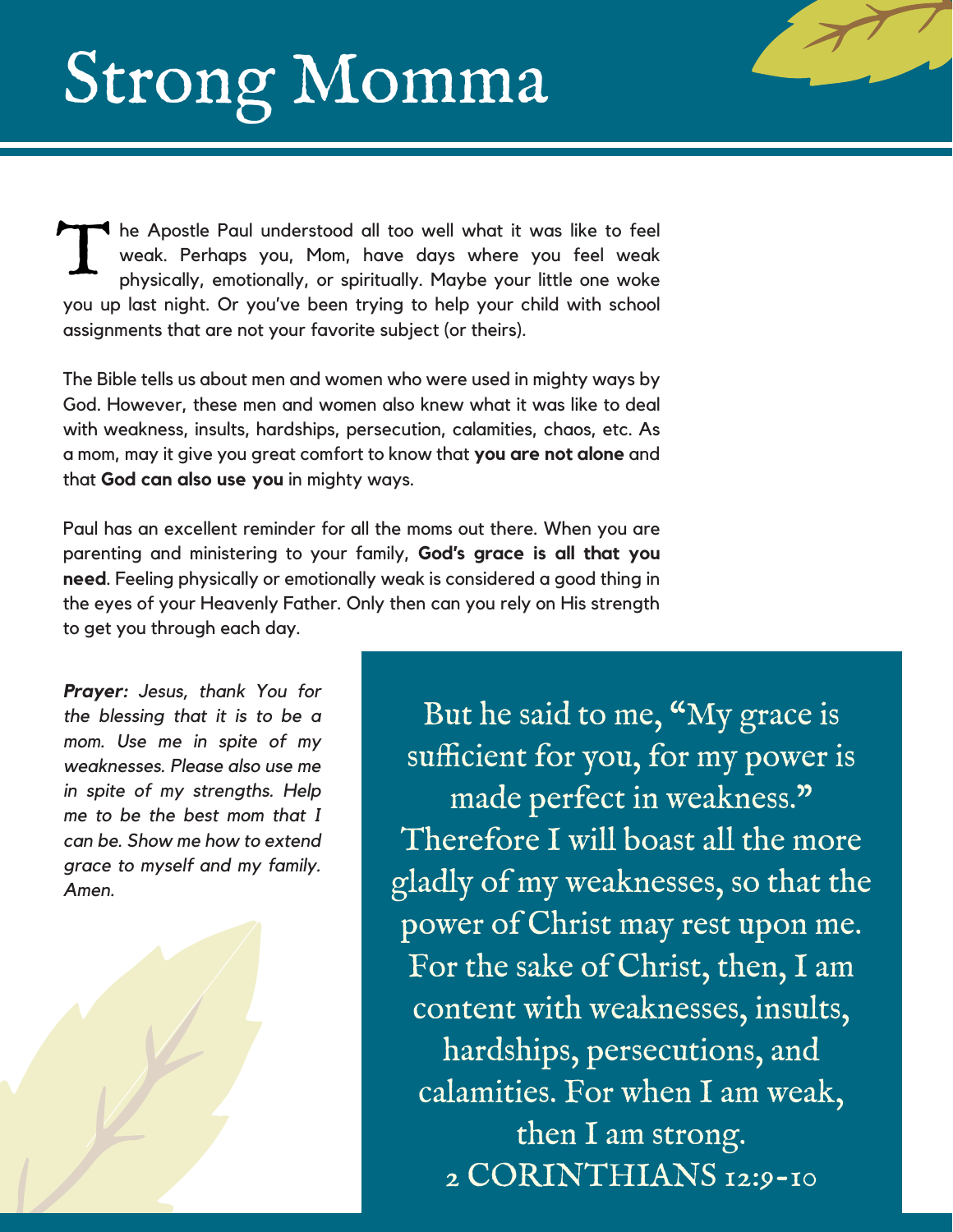#### Pause to Pray



eing a mom is no small task. Newborns, toddlers, preschoolers, elementary age, preteen, teen, young adult, adulthood — each stage comes with its own set of joys and challenges. You may find yourself struggling to juggle all of them as you navigate the stages of motherhood. Despite the ups and downs, ins and outs, you never stop being their mother. You never stop loving your kids. B

**You have a powerful influence in your children's lives**. So much so, that it affects their daily faith walk, everyday decisions, and interactions with others. You, as a mom, are more influential today than you might even realize or give yourself grace for!

So today, no matter how young or old your children are, take a few deep breaths and take a step of faith. Instead of being bombarded by the overwhelming volume of demands of your family life, consider pressing the pause button to pray. Then, turn the noise up just a little bit by inviting your children to pray with you. Jesus said, "Where two or three gather together, He is there also."

Consider it a joy and a blessing that your family may partake in church together. But you don't have to go to a special place to make it happen. It can start right in the creative, crazy, curious, and chaotic confines of your home.

*Prayer: Jesus, give me the ability to invite my children into a holy, set apart conversation with You. Show me how to be the best example that I can be to them. Lead me. Amen.*

For where two or three are gathered in my name, there am I among them. MATTHEW 18:20

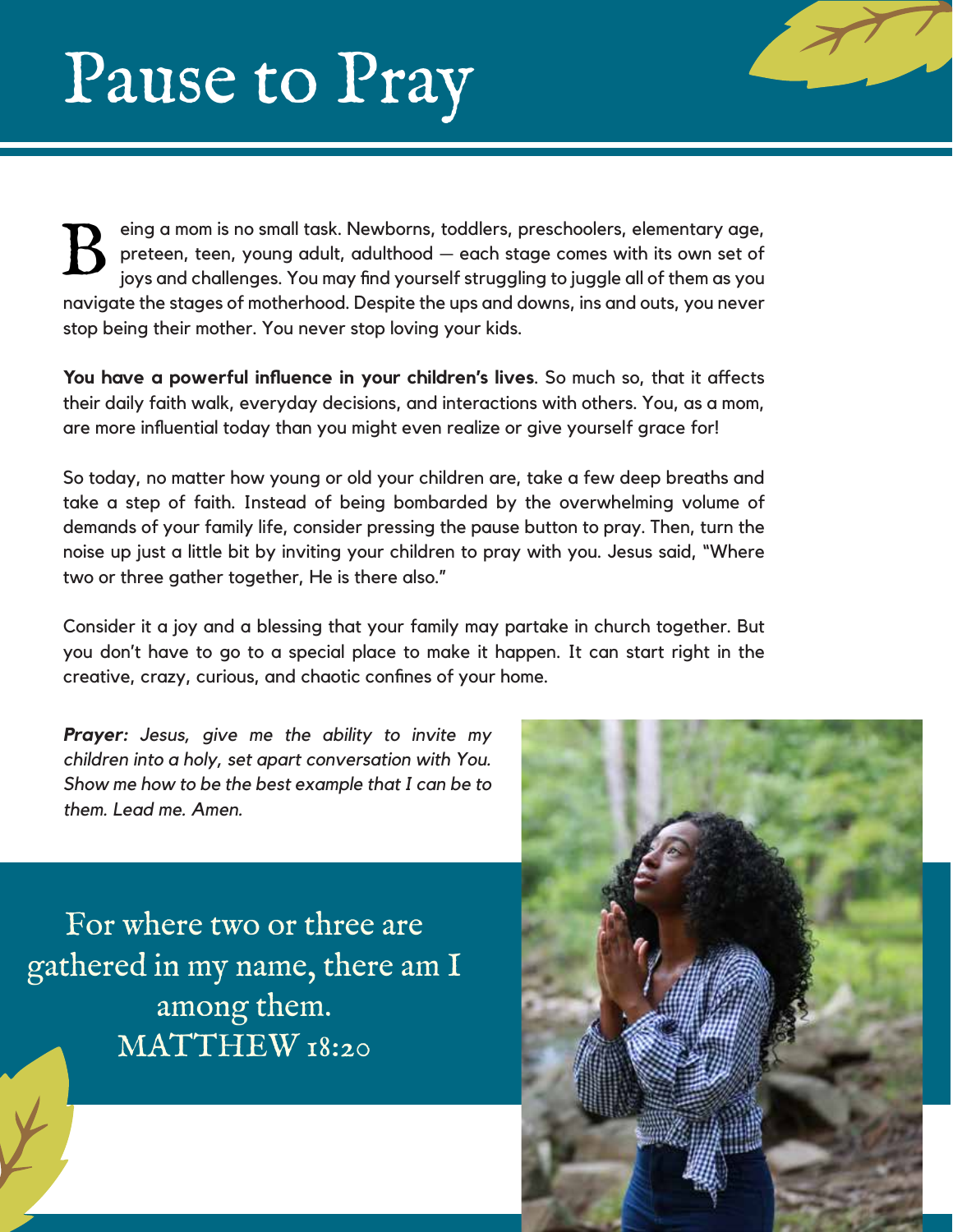# Heavenly Hugs

saiah was a prophet who communicated that the Savior was coming. God would use this long-awaited, promised Messiah to comfort His people like a mother comforts her children. I

Throughout the day, you might find yourself giving out lots of hugs and kisses to your kids. Why do you do this? You want what's best for them. You want to comfort them when they need it. It helps them to know they are loved, cherished, and valued. **Your arms and embrace provide them with a safe attachment and a secure place to be themselves.**

Did you know that the same way you comfort your child(ren) is the same way God wants to comfort you? He may not choose to physically give you a hug, but He does so spiritually. **Consider all of the different ways you have felt like God has figuratively hugged and comforted you.** Take out a journal and write it down. Or save it somewhere on your computer, tablet, or phone. Go back and look at it every time you need a reminder that God is with you, and to recall the times He has been present in the past.

*Prayer: Heavenly Father, thank You for always being by my side. Even when life feels crazy and I just need some comfort, thank You for giving me Your Heavenly hugs! Amen.*

 $\mu$ 

As one whom his mother comforts, so I will comfort you; you shall be comforted in Jerusalem. ISAIAH 66:13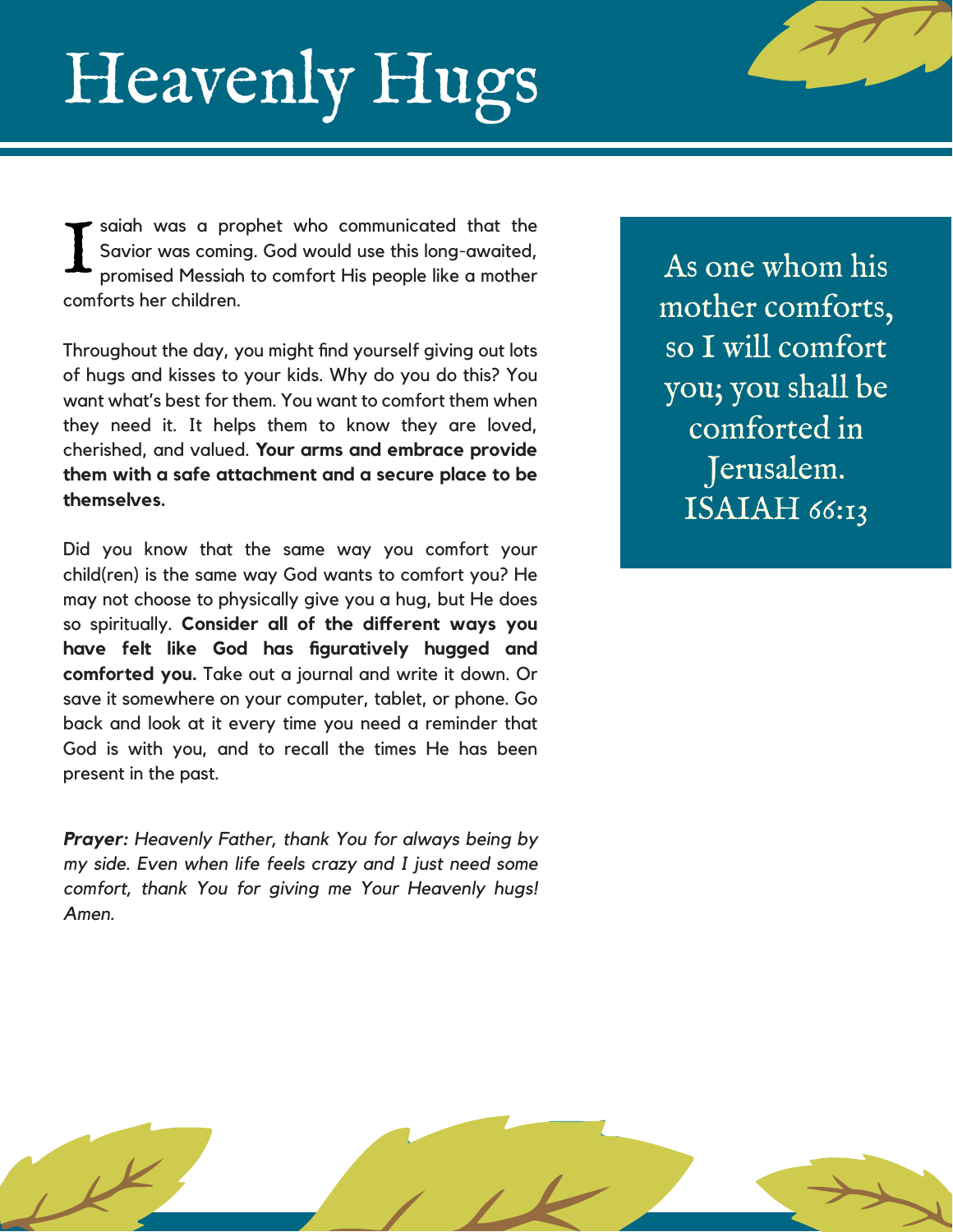ave you ever gone fishing? If so, perhaps one way you tried to get a bite was by casting the fishing line. Think about that for a moment. Casting requires you to do something. In essence, you are trying to throw or hurl the fishing line as far as it can go into the depths of the water. You don't intend for whatever is attached to the end of the line to come back when you reel it in. You don't want it back. You don't need it back. You want something even better to come back in its place  $-$  a fish! H

In the same way, **you can cast all of your anxieties on God**. He cares for you deeply, intimately. He doesn't want you to hold on to things that will weigh you down into the depths of the water. He wants you to let go of it.

Consider this exercise that you can do with or without your children. Get something that you can throw or cast. If you don't have a fishing pole, perhaps it's a ball. Create a target on your lawn or at the local park where you and your kids can throw the ball. Or stand on your back porch and practice casting a fishing pole. As you do this, tell God which things you are letting go of and are giving to Him. Then leave it there.

*Prayer: God, at times I confess I feel weighed down by the complexities of everyday life. I want to be freed up so that I can be the best child of God You created me to be. As I throw and cast these things, I'm figuratively saying that I'm letting go! Amen.*

...Casting all your anxieties on him, because he cares for you. I PETER 5:7

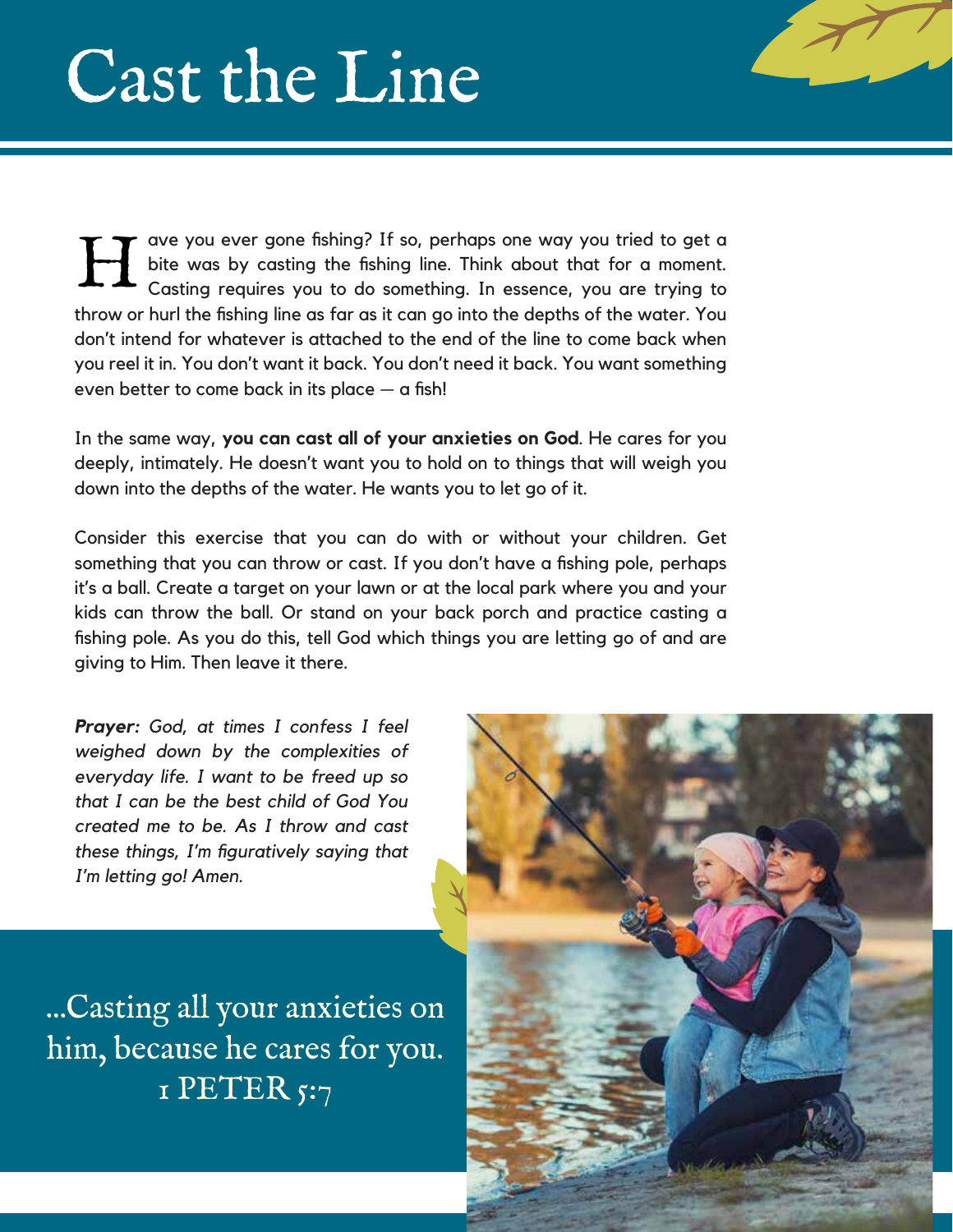#### Seek God



esus taught about money and possessions. Why? Because He knew that people can idolize it and make it a higher priority than the one true God. Jesus wanted to turn things around and provide freedom from such idols. This freedom comes when you choose not to focus on these things. Rather, **focus on God** who is in control. Focus on the things that He cares about and watch Him meet all of your needs. J

All of this might be easier said than done. As a mom, you may sometimes find yourself wondering how God is going to come through and provide for a need. Or you wonder how you'll ever finish everything that needs to get done. But what if you changed your focus? Instead, focus on what is in front of you, such as serving your husband, kids, and the household. Pay attention to how God is at work. Talk to Him through prayer. Lean into the loving relationship you have with your Eternal Daddy. As you do, watch Him show up and provide for you in ways you couldn't have imagined.

*Prayer: Jesus, I need You! When I'm consumed by other things, help me to focus on You! Help me to engage with those around me who matter the most in my life. Help me to see You at work in everything. Amen.*

But seek first the kingdom of God and his righteousness, and all these things will be added to you. MATTHEW 6:33

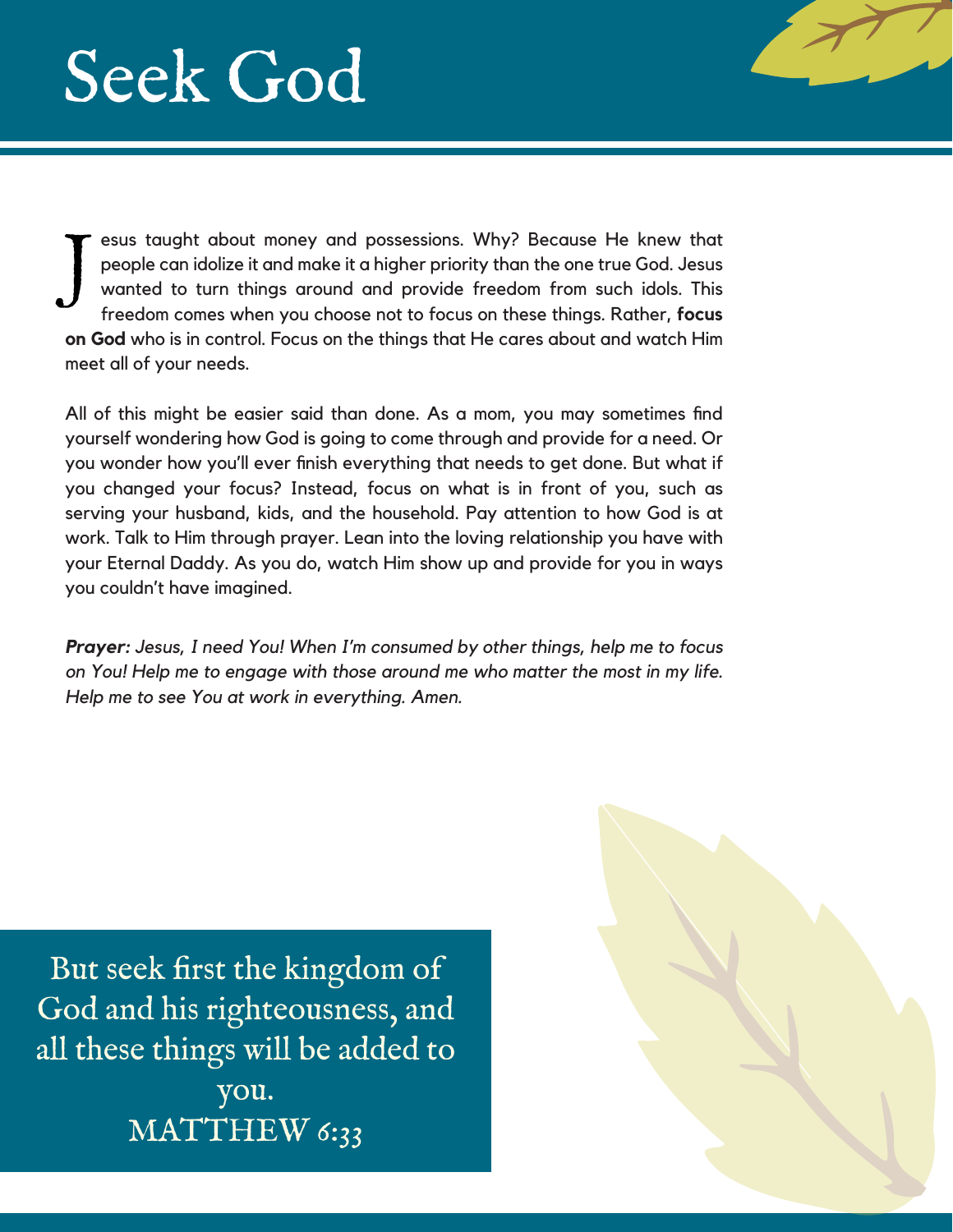# Momma - The Superhero!

ave you ever watched your child(ren) pretend to be a superhero? Did you ever pretend to be a superhero when you were little? Do you remember which character you were trying to impersonate? What were the strengths that the hero had that you wished you did, and that took you out of your comfort zone? Which ones take your kids out of their comfort zones? H

David wrote Psalm 31 and this verse can speak directly to you, too. Like a child playing superhero, you too can become known as **Momma, the Superhero**! With God, you are strong. You can take courage to do the things you don't feel like doing, don't feel adequate enough to do, or didn't think you could do. And if you don't feel like you have what it takes to fly through the rooms of your house, or jump over piles of your children's toys or dirty clothes, then take heart! **Wait on the Lord** to show you what to do, or what to say next, as you mother your kiddos.

Be strong, and let your heart take courage, all you who wait for the Lord! PSALM 31:24

*Prayer: Jesus, give me Your strength to be strong and resilient. Give me Your abilities to be a courageous mom. And when I don't know what to do or what to say to my family, help me to wait on You for wisdom and direction. Amen.*

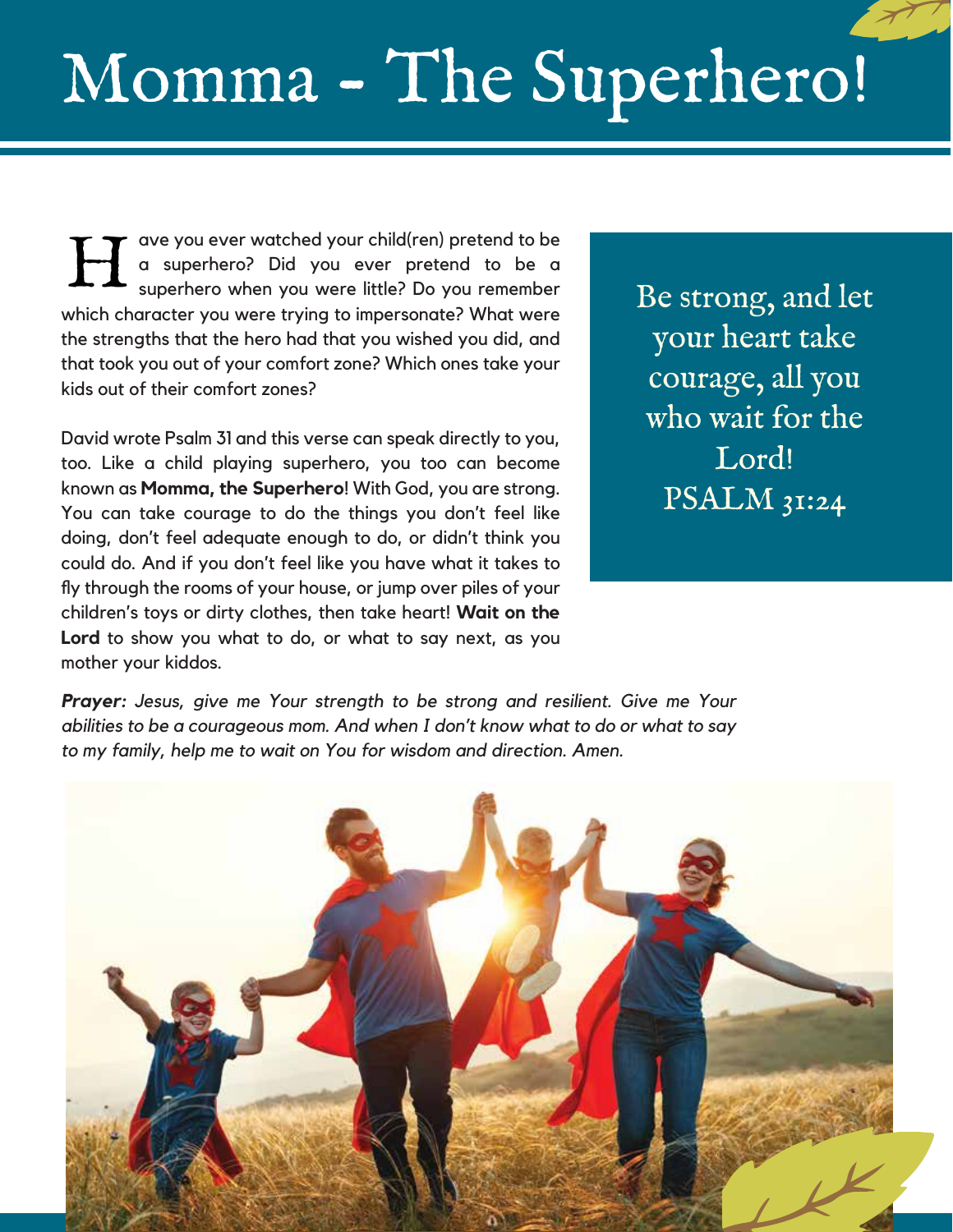### Our Hope

avid brings about some reflection in Psalm 71. When did you accept Jesus into your life, dear momma? Was it when you were a little girl, a teenager, or a young adult? **Think back on your faith walk with Him.** Consider all of the ways He has been with you, sustaining you throughout your journey. Did you know that His grace and blessings were already being poured out over you before you began a relationship with Him? Did you know that even the hardest, most trying of circumstances were used to bring You to Him? They all were! D

In these days of uncertainty and chaos, you can place your hope in Him. You can trust that God is working everything out for good (**Romans 8:28**). Everything may look and feel bad right now, but He's going to turn it around for good! It might take some time and it might not make a lot of sense, but you can trust that He will fulfill this promise to you, dear momma.

*Prayer: Heavenly Father, please help me to have Your eyes to see the good in every situation. Even if it looks like things are the worst that they can possibly be, help me to trust You. Renew my hope in You once more. Show me just how much You love me! Amen.* 



For you, O Lord, are my hope, my trust, O Lord, from my youth. PSALM 71:5